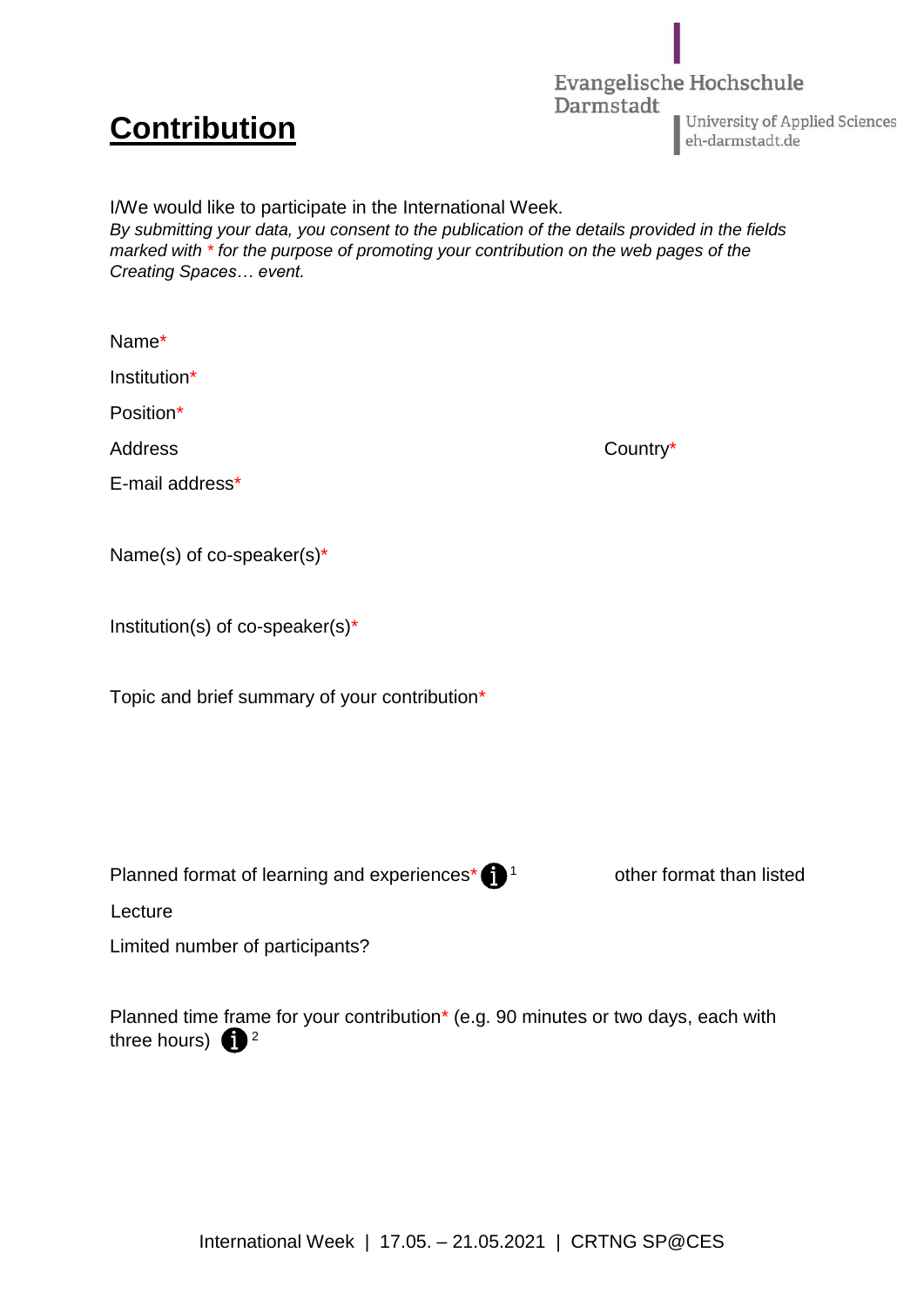

Please choose one to three favoured timeslots for your contribution\* (all times in CEST  $\bigoplus$ <sup>3</sup>)

| Tuesday, May 18th 2021              | 7.30 a.m. to 12.00 p.m. |  |
|-------------------------------------|-------------------------|--|
| Tuesday, May 18th 2021              | 1.00 p.m. to 5.30 p.m.  |  |
| Tuesday, May 18th 2021              | 6.00 p.m. to 9.00 p.m.  |  |
|                                     |                         |  |
| Wednesday, May 19th 2021            | 7.30 a.m. to 12.00 p.m. |  |
| Wednesday, May 19th 2021            | 1.00 p.m. to 5.30 p.m.  |  |
| Wednesday, May 19th 2021            | 6.00 p.m. to 9.00 p.m.  |  |
|                                     |                         |  |
| Thursday, May 20 <sup>th</sup> 2021 | 7.30 a.m. to 12.00 p.m. |  |
| Thursday, May 20 <sup>th</sup> 2021 | 1.00 p.m. to 5.30 p.m.  |  |
| Thursday, May 20th 2021             | 6.00 p.m. to 9.00 p.m.  |  |

I/We will record our contribution in advance and therefore do not require a specific timeslot.

Language\*

Do you need any assistance (e.g. sign language interpreter, speech-to-textinterpreter, technical support)?